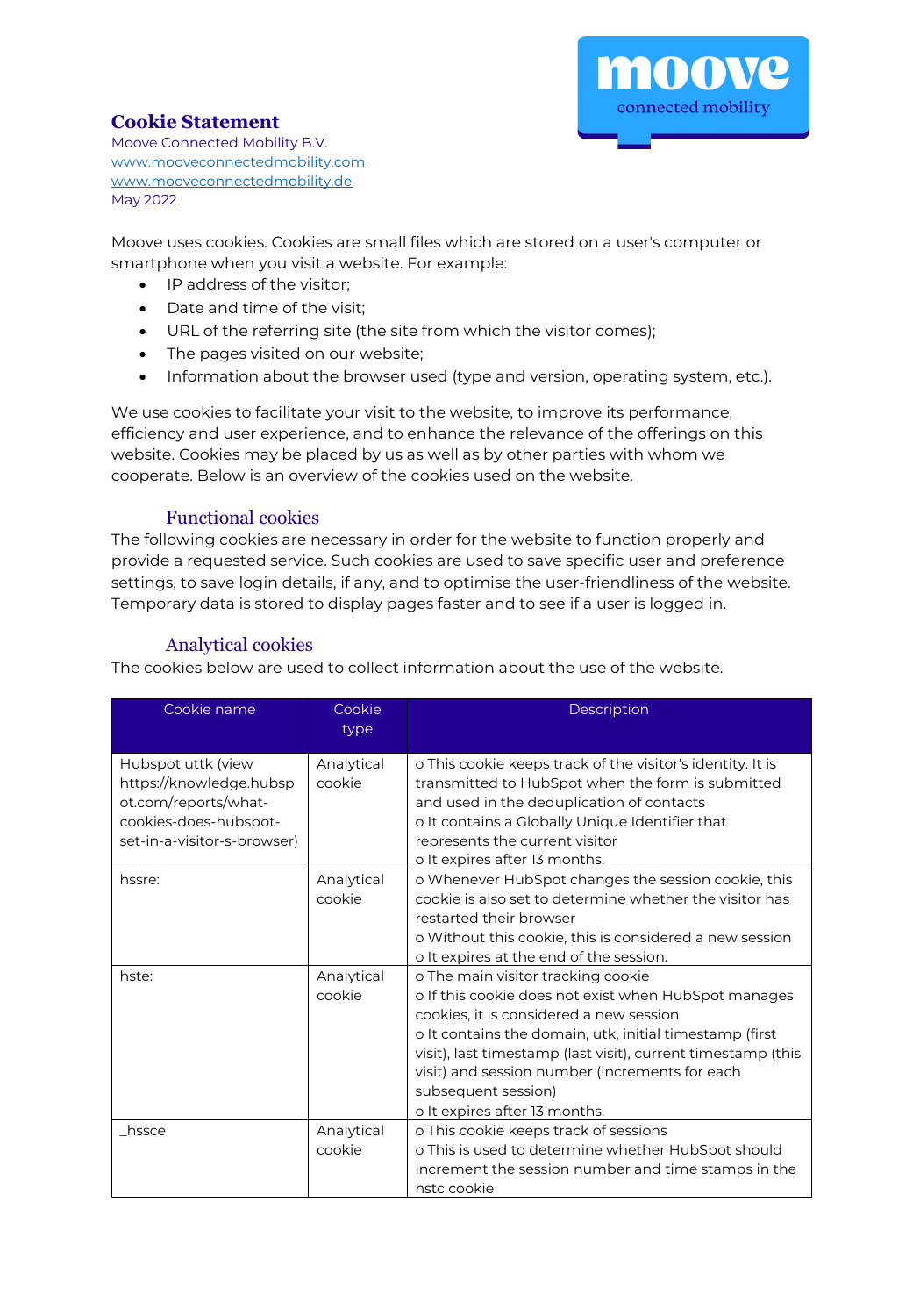|       |                      | o It contains the domain, viewCount (increments each<br>pageView in a session) and the session start time<br>stamp<br>o It expires after 30 minutes. |
|-------|----------------------|------------------------------------------------------------------------------------------------------------------------------------------------------|
| cf bm | Analytical<br>cookie | o Not recorded in the list of Hubspot itself, but it is in<br>fact a cookie of Cloudfare<br>o This cookie makes a distinction between humans and     |
|       |                      | bots, so that use of the website can be measured.                                                                                                    |

In addition, Google Analytics is used. Among other things, this records the number of website visitors, the pages visited and the duration of their stay. The collected data is used to improve the service and to optimise the content of the website in accordance with the wishes and needs of the users. You will find a description of the cookies used by Google Analytics at Google.

| Cookie name                          | Cookie<br>type | Description                                                                                                                                                                                                                            |
|--------------------------------------|----------------|----------------------------------------------------------------------------------------------------------------------------------------------------------------------------------------------------------------------------------------|
|                                      |                |                                                                                                                                                                                                                                        |
| Google reCaptcha                     |                | • https://www.google.com/recaptcha/about/<br>· https://cookiedatabase.org/cookie/google-<br>recaptcha/rcc/<br>• This cookie stores a value (see below) so that I can be<br>identified as a visitor when recording visit statistics.    |
| <b>Google Analytics:</b>             |                | • https://marketingplatform.google.com/intl/nl/about/a<br>nalytics/<br>· https://cookiedatabase.org/cookie/google-<br>analytics/_ga/                                                                                                   |
| Wordpress / WPML                     |                | • https://cookiedatabase.org/cookie/wpml/wp-<br>wpml_current_language/<br>• https://cookiedatabase.org/cookie/wpml/wp-<br>wpml_current_language/<br>• https://wpml.org/<br>• This defines the browser language (preferred<br>language) |
| Digital Factory / Post<br>View Count |                | • https://dfactory.eu/<br>· https://cookiedatabase.org/cookie/posts-view-<br>counter/pvc_visits/<br>This identifies visitors to the site for visit statistics                                                                          |

# Tracking or advertising cookies

Tracking cookies are cookies that gather data about the (internet) behaviour of the user of the website. These tracking cookies are used to enable the user to make optimal use of our website. For example, these cookies are used to record information about the visit so that relevant information can be used on a subsequent visit for the convenience of the user, for example by already filling in forms or offering advertisements or vacancies that match the user's (search) profile.

### Control of cookies

Before cookies are placed on your computer or device, you will be requested to consent to set the cookies. By giving your consent to the placing of cookies you are enabling Us to provide the best possible experience and service to you. You may, if you wish, deny consent to the placing of cookies, unless those cookies are strictly necessary; however certain features of our site may not function fully or as intended.